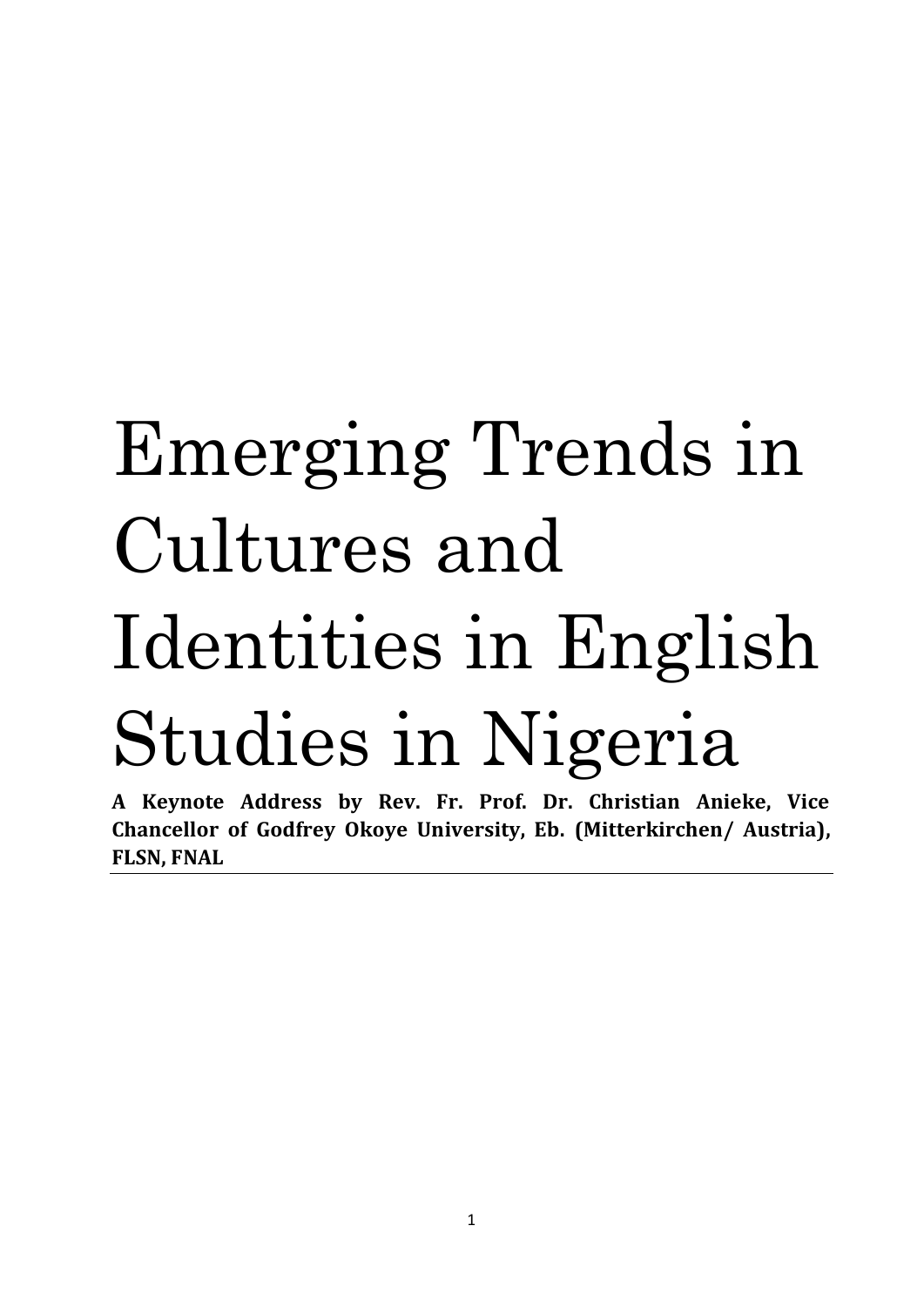## *Protocol*

Thirty years ago I sat in the lecture halls of the old building of the English Department of this great university with my pen and paper, eyes glued to the black board and dashing between that board and the bespectacled faces of grey-haired, rather stern-looking lecturers. Their words were like the gospel and their writings on the board were like scriptural canons. We took notes religiously and meticulously. The lecturers were academic authorities with papal infallibility who held the key to the long and winding tunnel of knowledge which we all desired to find like the holy grail. That was the time when those lecturers and old library books (some pages torn off and stolen by academic hooligans) were the narrow gate to the kingdom of knowledge. Looking back on our life in those days, I always caught myself beaming with smiles and shaking my head as I watch images of a changing world flashing across the landscape of my mind. Yes, the times are indeed different. We live in a breathtakingly fast changing world, where the source of knowledge has gone beyond aging professors or mirthless scholars and old books to the endless world of the internet, robotics and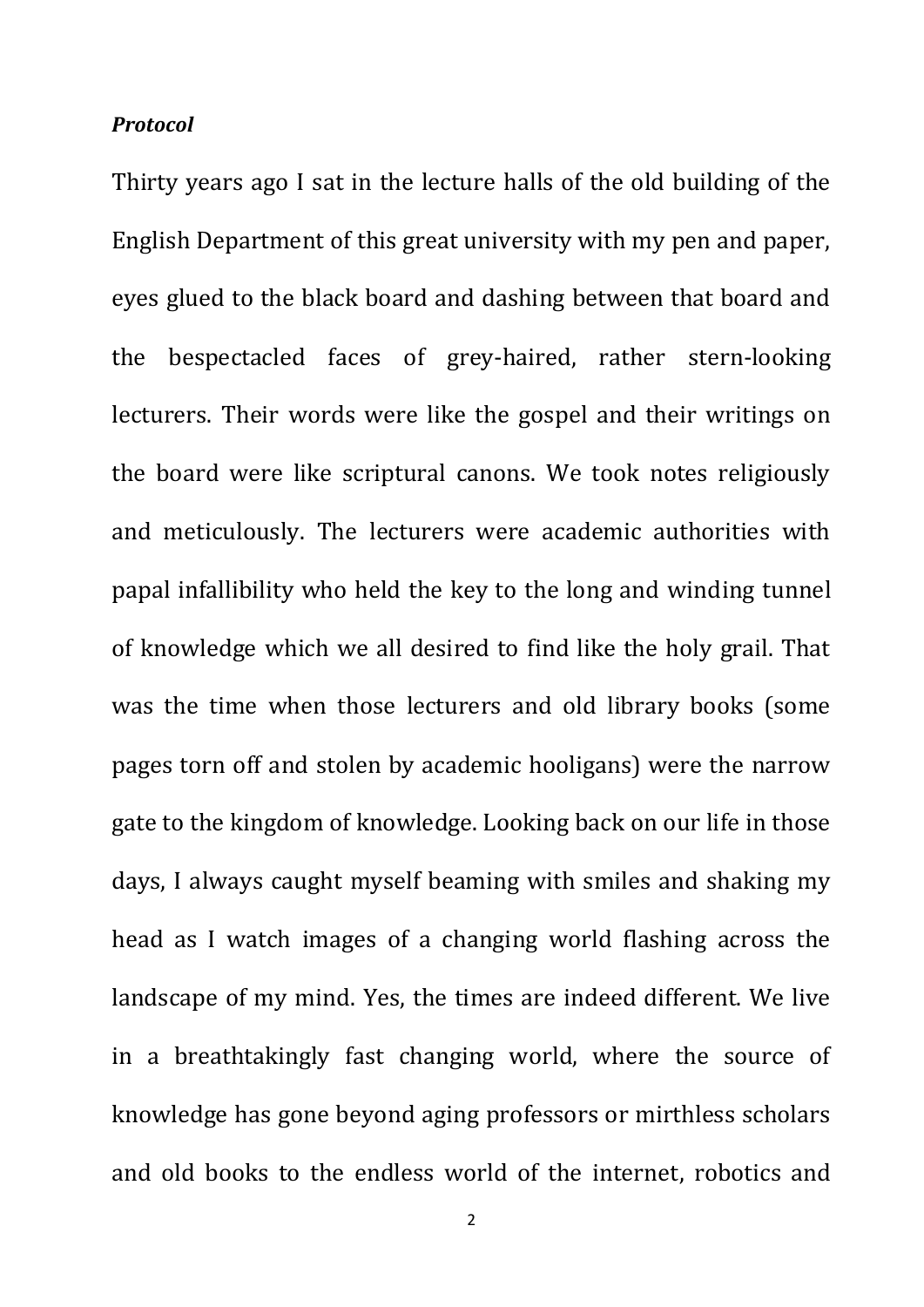social media. As Achebe says, the world is like a masquerade dancing, and if you want to see it better, you have to choose mobility over sedentary comfort. It is this awareness of the changing nature of our world that inspires the theme of this conference: Emerging Trends in Cultures and Identities in English Studies in Nigeria. It is my hope that the English Studies in our different universities will continue to evolve to catch up with the trends in our globalized changing world.

Writing on the Changing Face of Nigerian Literature, Emma Schercliff summarizes the trends as:

- 1. Nigerian authors are choosing to write for Nigerian audiences
- 2. More Northern Nigerian novelists are writing in English about unknown aspects of the country
- 3. As the Nigerian writers and publishers become more selfconfident, literary landscape is moving its attention away from the West.
- 4. Publishers are seeking to reflect authentic voices from the African continent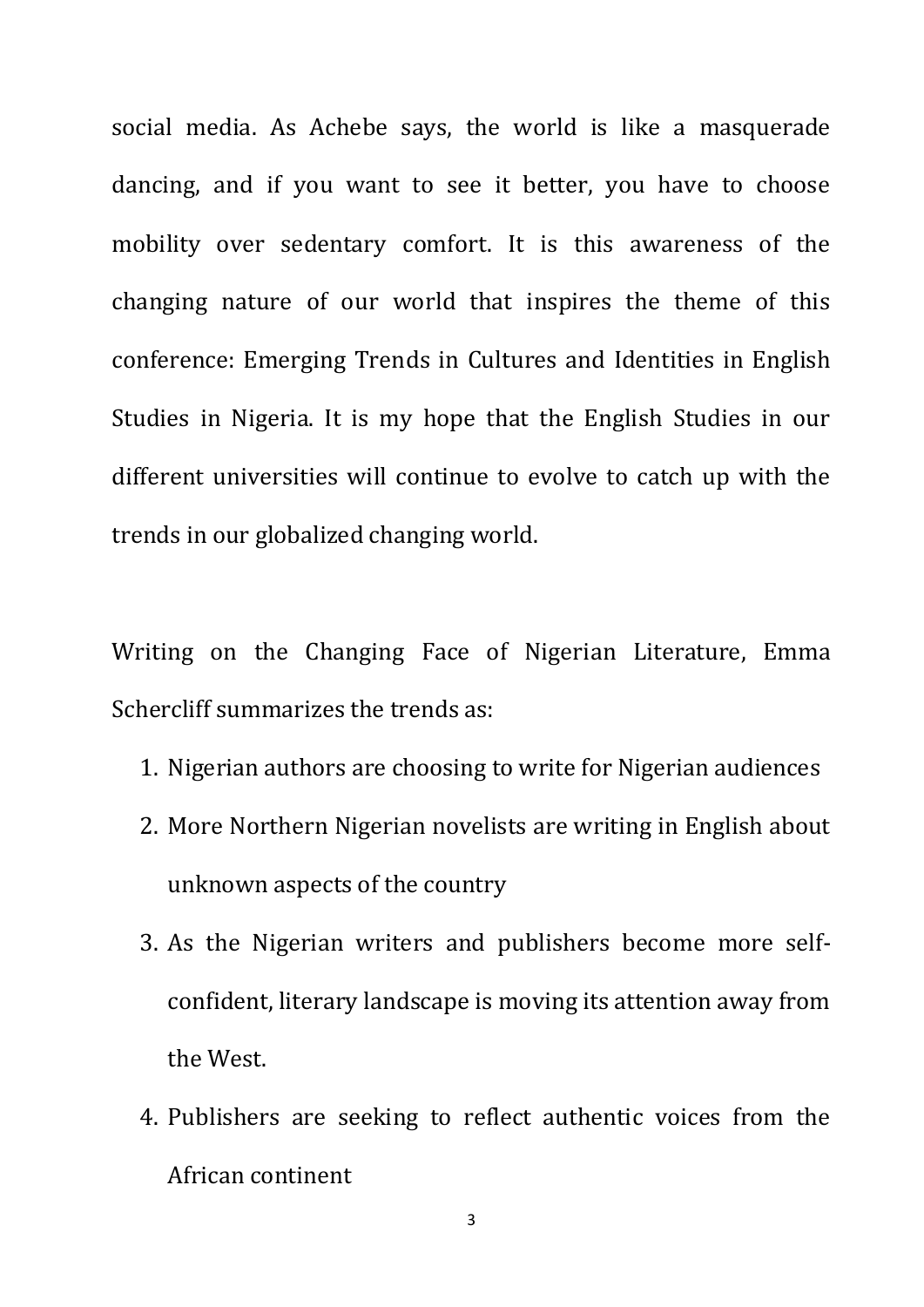5. Online literary magazines are bridging the void left by physical distribution challenges *(British Council.org)*

Also reflecting on trends in Nigeria literature, Naza Amaeze Okoli (in his comments on December 19 2017 in africanwriter.com) says:

Many might agree that one of the features of early Nigerian literature which rarely appears in much of the newer writing is engagement with what might be called traditional wisdom. If the motivation for this theme at the time was the need to prove that Africa had culture before its contact with the West, then writers today must think that the West already knows this. Yet there are young writers like Rasaq Malik Gbolahan who continuously find new and ingenious ways of interpreting today's realities with insights from tradition. Gbolahan's poetry is the meeting point of the old and the new: "The first rule of death…" – begins his poem, "Of Dying", a fine depiction of the truth that we die in stages,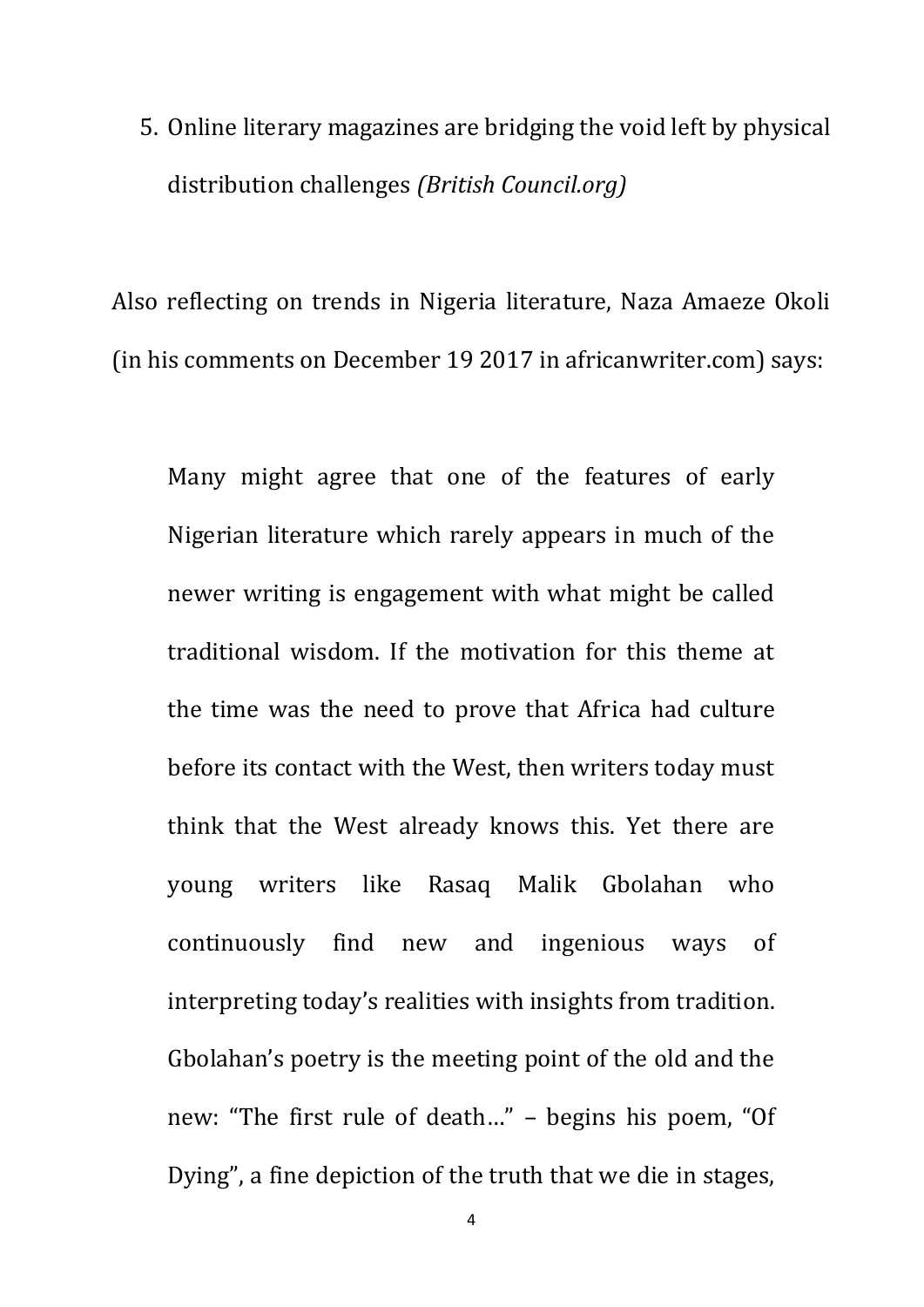or that we do not die at all, since death itself is a lesson in living...." In "Atupa" Wale Owoade finds a connection between innocence and the flickering light of the oil lamp: "I saw your light / naked / proud and erect / shining past the moonlights." In "Omo Iya," Oyin Oludipe invokes the power and the spirit of the talking drum: "He calls me this, with coarse / Drum syllables, finemannered / Stillness, like primal incandescence / Of night."

One could also add Tomi Adeyemi's novel called African Harry Porter, Children of Blood and Bone.

And Naza Okoli asks:

Are there, then, any identifiable patterns? Clearly, to attempt to identify commonalities shared by these writers in terms of thematic concerns would be an impossible task. But there is much to be admired in the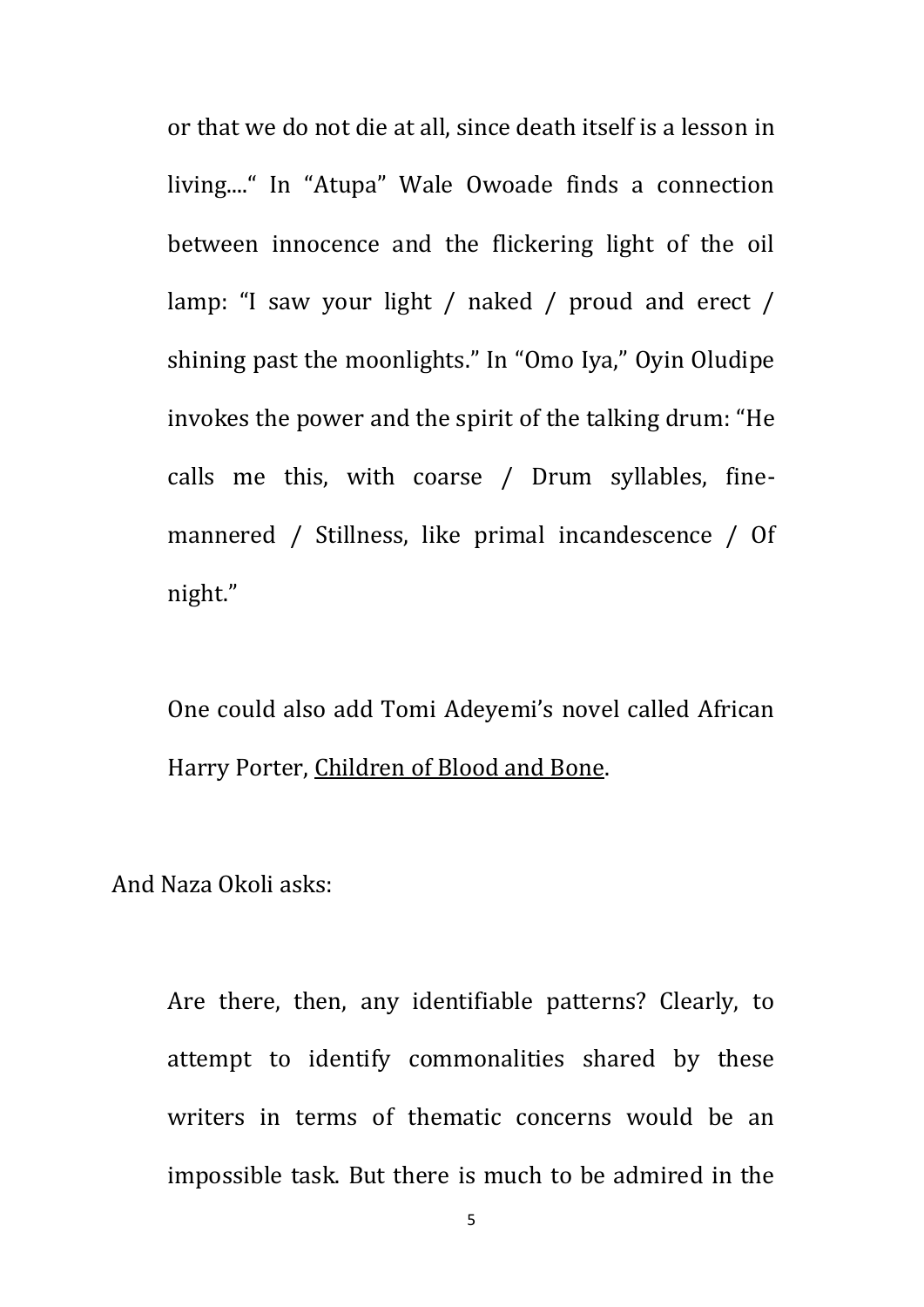way in which many of them pay attention to the language and sounds of the "street" – the syntax of everyday communication. Walter Ude's series, "Eze Goes to School", is a great example: "Look at you too. Nwa oma, like you – see how they are starving you boys to death, did we parents tell these people that we sent our children here to be starved, eh?"...But there is also, among them, an increasing awareness of the self as part of a global community. Works of writers such as Onyeka Nwelue often push the boundaries – literally and figuratively – as they examine the ways in which cultures interact beyond national borders. In Nwelue's new novel, The Beginning of Everything Colourful, language also participates in the travel: "My train departs on the ninth of December by 11:13am from Lille to Paris. You will see a copy of the ticket. It will convince you that I am saying the truth. I'm getting old now. And soy mexicano."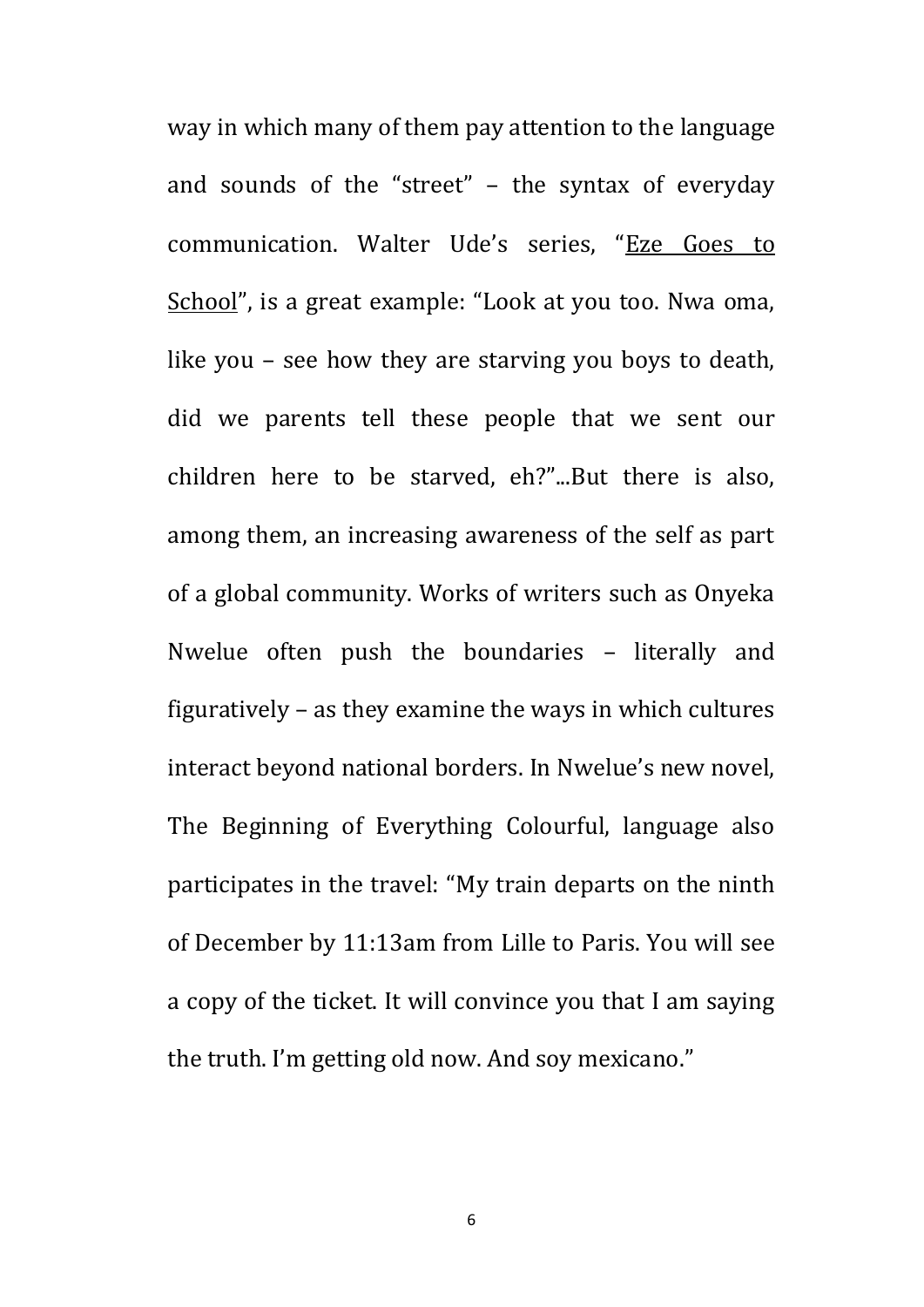Language, which essentially defines literature, has been the major preoccupation of African (especially Nigerian) writers. For Achebe and many postcolonial writers, writing was a way of reconciling with the past that was battered by colonialism. As Achebe puts it: "Although I did not set about it consciously in that solemn way, I now know that my first book, Things Fall Apart, was an act of atonement with my past, the ritual return and homage of a prodigal son." This atonement consists in understanding the past and trying to restore the African humanity trampled upon by ignorance and neglect of the rich African past. In fact, one of the early concerns of the pioneer post-colonial literature is expressed by the foundational philosophy of the University of Nigeria Nsukka: to restore the dignity of man. In other words, the pioneer post– colonial literary writers from Africa aimed at using the instrument of literature to restore the dignity of dehumanized Africans. In other to do this, they used the language brought by the coloniser to convey the African world view. They tried to adapt the language in various forms in order to articulate their varied and rich African heritage.

7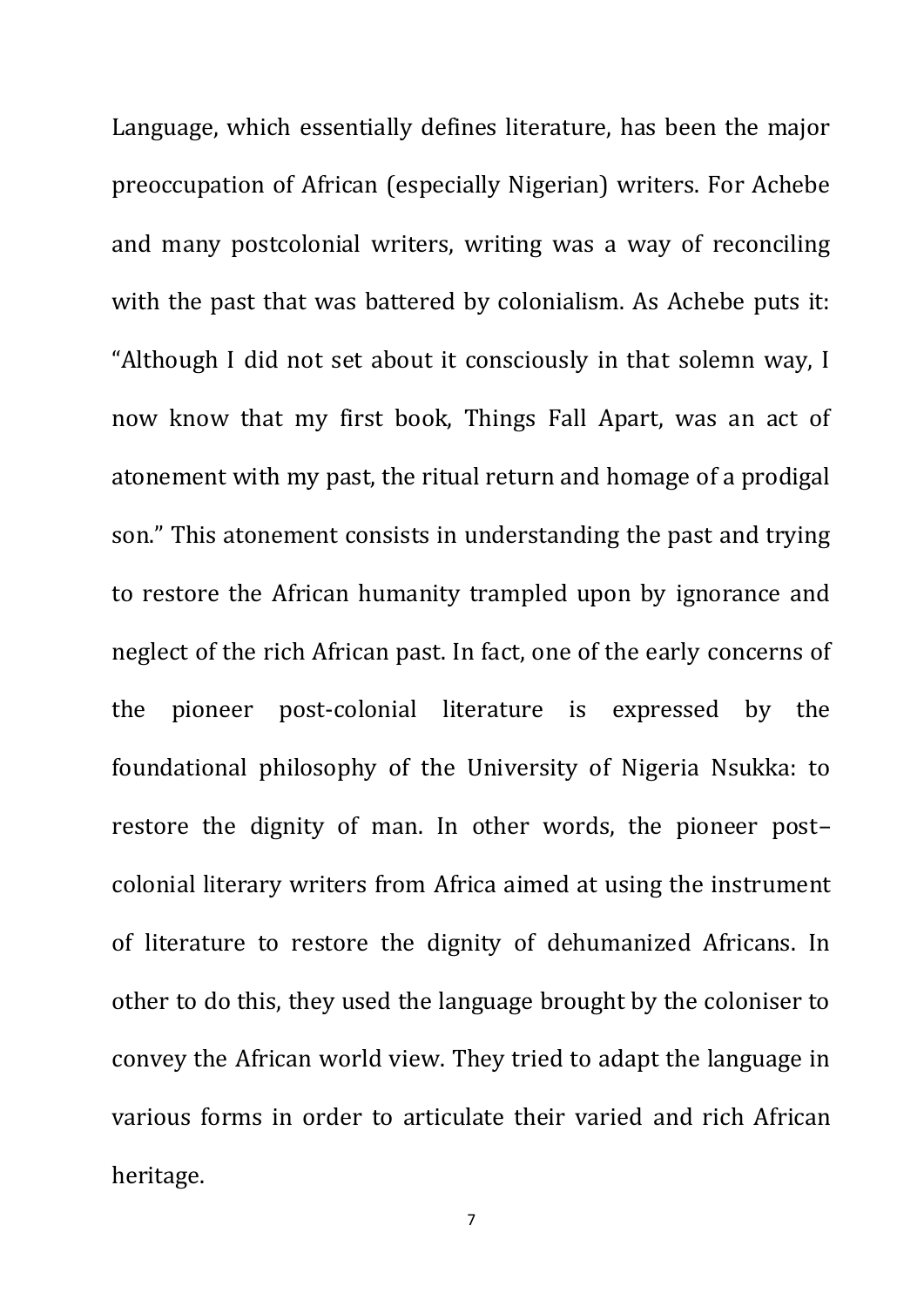Furthermore, what is very clear from the reflections of both Emma and Naza Amaeze is that the Nigerian literary landscape is no longer filled with the fight for the recognition of cultural values of Africans or Nigerians. The struggle for recognition and acceptance dominated the pioneer African literary landscape. Edward Said in his Culture and Imperialism explains that the Orientalists' interest in the Orient is based on the desire to dominate. The way the Orient is represented is indicative of the thirst for domination, the construction of the oriental world in a particular way under the pretext of knowing it. Orientalism is purely a matter of "discourses of power" designed to show the superiority of the West over its construct, the so-called "orient". The whole aim of oriental study (from the European perspective) is to show the "otherness" of the construct "other" as a way of stressing the difference or the superiority of the "we". This construct is of course based on the assumption of homogeneity that is non-existent. Said also analyses Conrad's Heart of Darkness and comes to the following conclusion: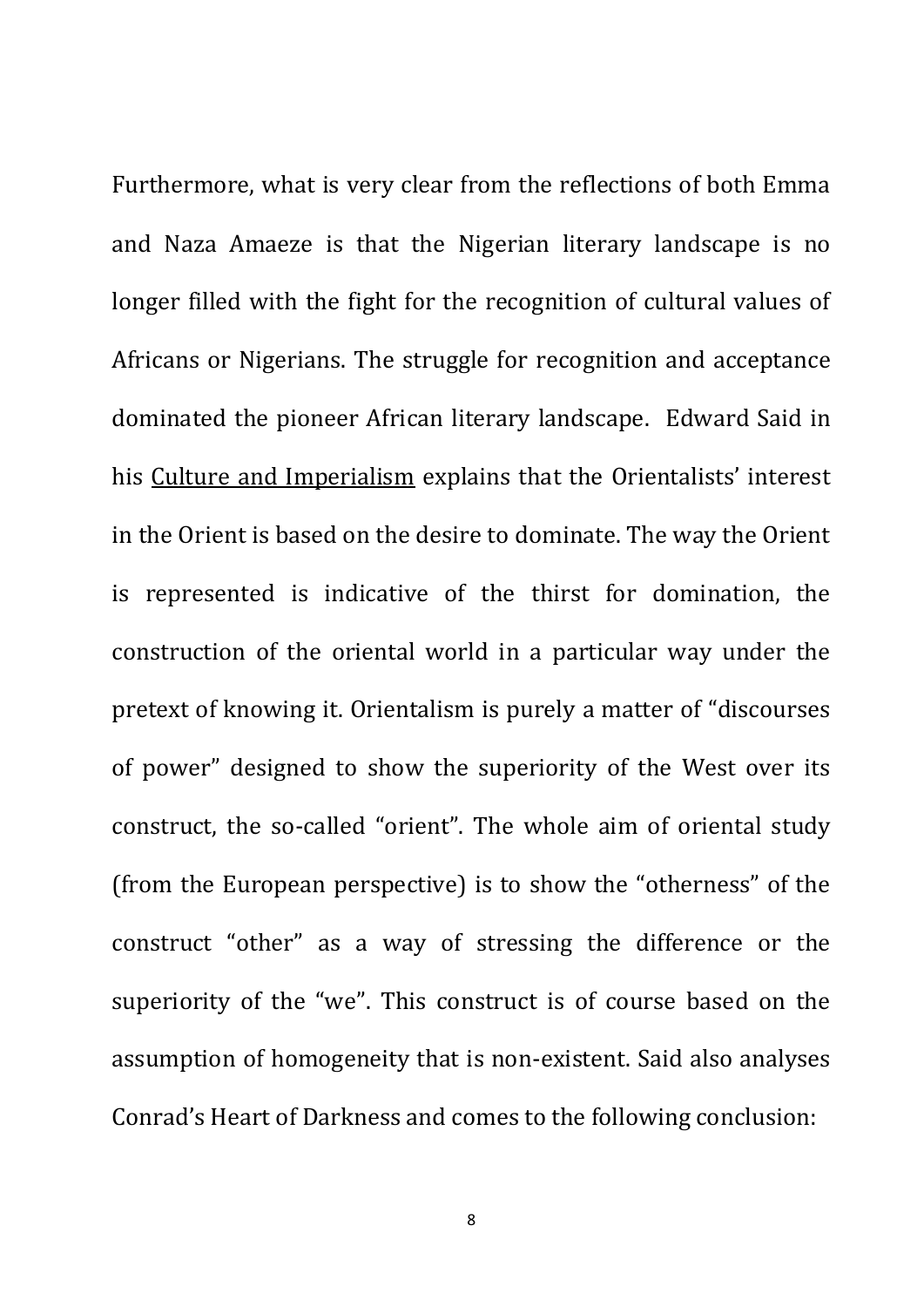Conrad does not give us the sense that he could imagine a fully realized alternative to imperialism: the natives he wrote about in Africa, Asia, or America were incapable of independence, and because he seemed to imagine that European tutelage was a given, he could not foresee what would take place when it came to an end...Since Conrad dates (sic) imperialism, shows its contingency, records its illusions and tremendous violence and waste (as in Nostromo), he permits his later readers to imagine something other than an Africa carved up into dozens of European colonies, even if, for his own part, he had little notion of what that Africa might be.

Like Said, the pioneer African writers believe that Conrad was not completely free from colonial mentality. They are irritated by the voicelessness of Africans especially in the novel Heart of Darkness. Achebe, for example, believes that Conrad intentionally sets Africa up as "the other world" in order to examine Europe. According him, the picture of Africa presented by Conrad is that of "the antithesis of Europe and therefore of civilisation, a place where man's vaunted intelligence and refinement are finally mocked by triumphant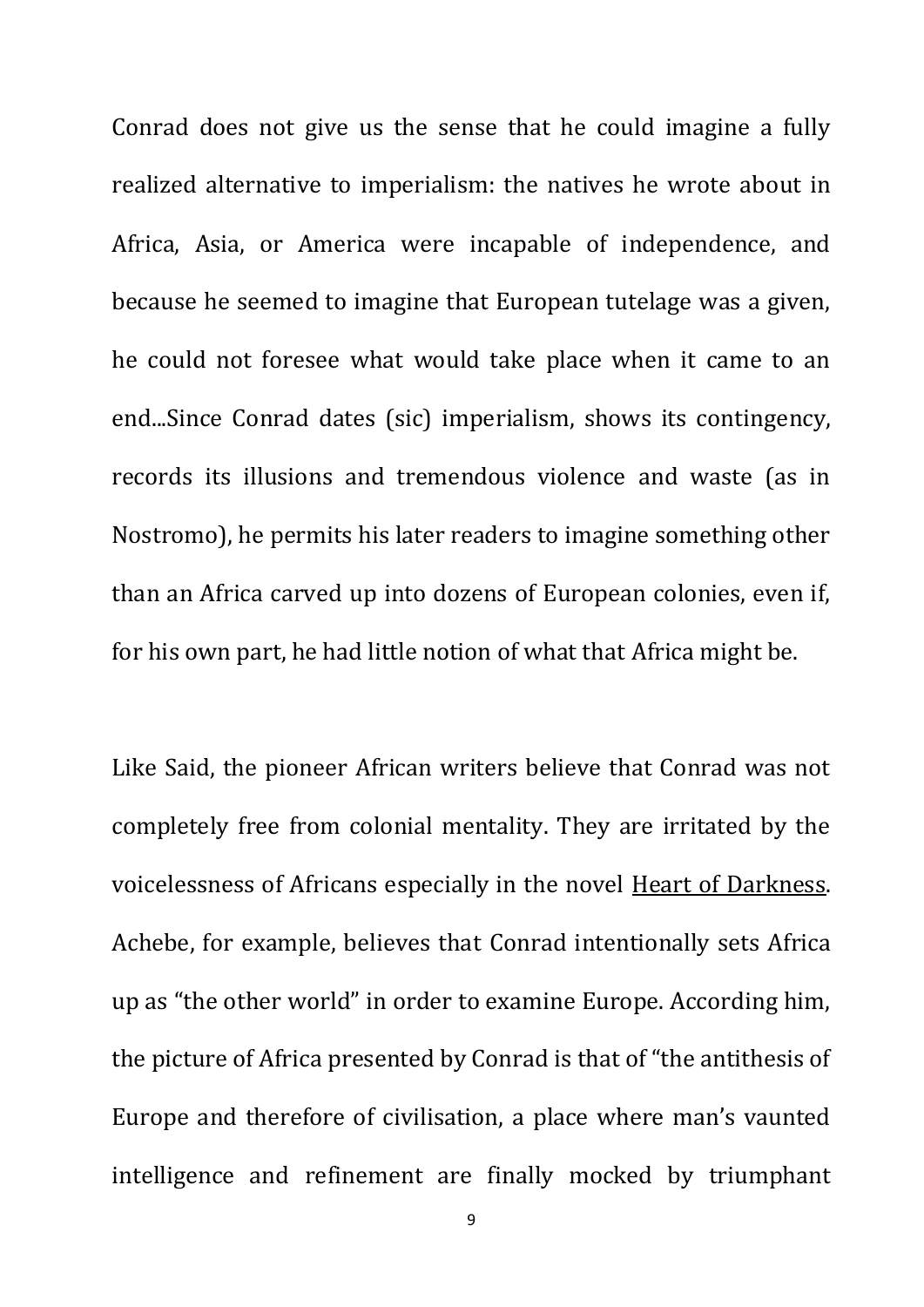bestiality". Conrad's Heart of Darkness is, therefore, what motivated Achebe to write Things Fall Apart and Arrow of God in order to show that Africans (in this case the Igbo) have a voice, a tradition, an organised system of administration and justice before the coming of the white man. According to Achebe, "What I think the novelist can teach is something very fundamental, namely to indicate to his readers, to put it crudely, that we in Africa did not hear of culture for the first time from Europeans."

It is as if the new writers will be surprised that such issues ever occurred. They are not protest writers as Achebe says in his There Was A Country. According to him, "In my definition I am protest writer with restraint." The new trend is a celebration of cultural diversities in literature. Literary works from the North and ethnic minorities are celebrated as much as works from the Southeast or Southwest.

Another trend is the recognition of biculturalism, which Achebe's No Longer at Ease portrays in the person of Obi Okonkwo.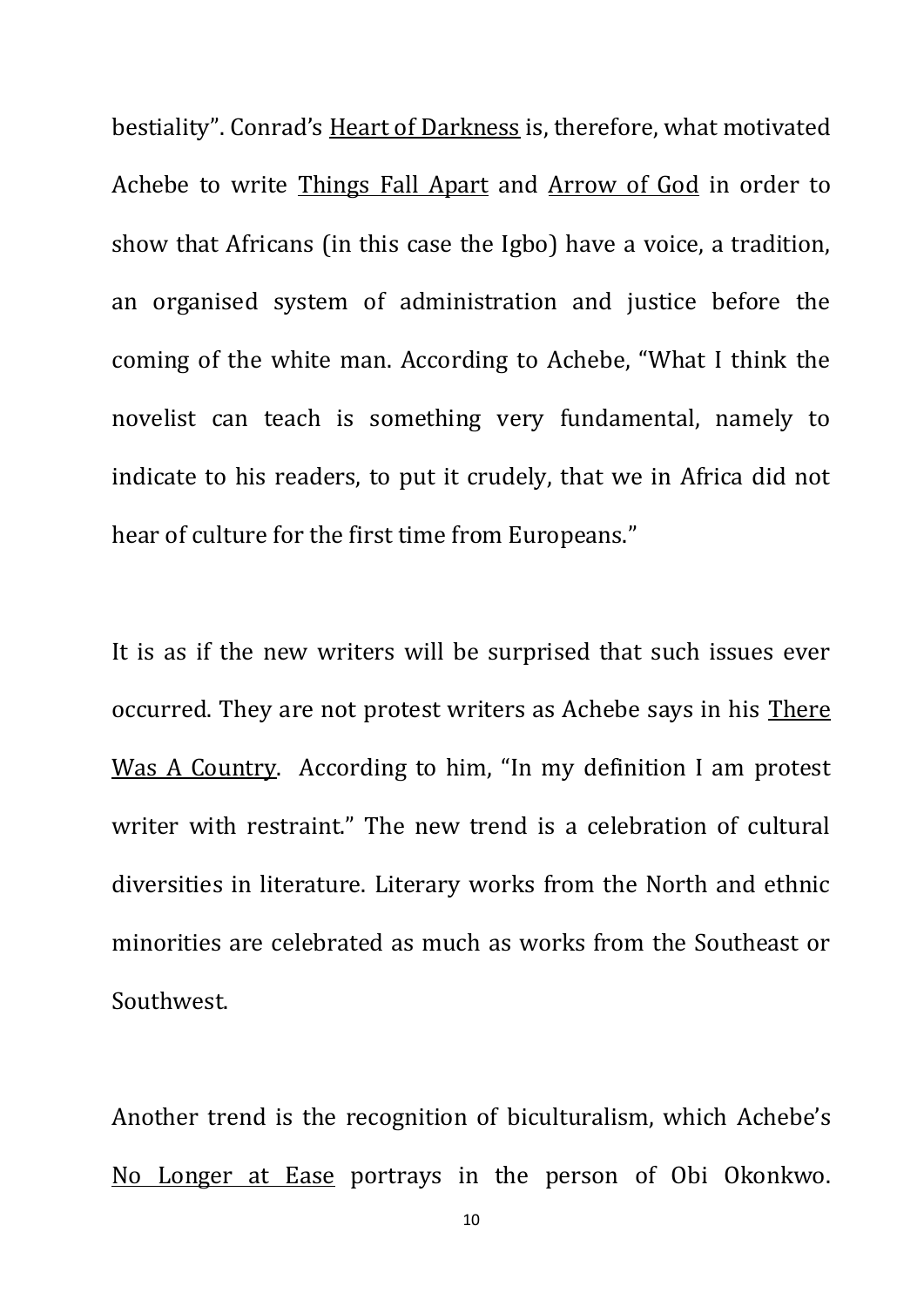Chimamada Adichie's Americanah or George Namanai's Tears of a Fall Guy also celebrate bioculturalism in the major characters Ifemelu and Raymond with his friend Gil respectively.

Related to bioculturalism is the issue of identities. Chris Barker presents six models which helps us to understand identities and shifting identifies in our contemporary globalized society. According to him, we need to "recognize the range of cultural and national identities which are formed and unformed over time and across a variety of spaces."

Barker puts across the following theory of different kinds of cultural juxtaposing:

 Two distinct cultural traditions are kept separate in time and/or space. We would define ourselves as Asian or British, Mexican or American. This is the domain of nationalism and ethnic absolutism.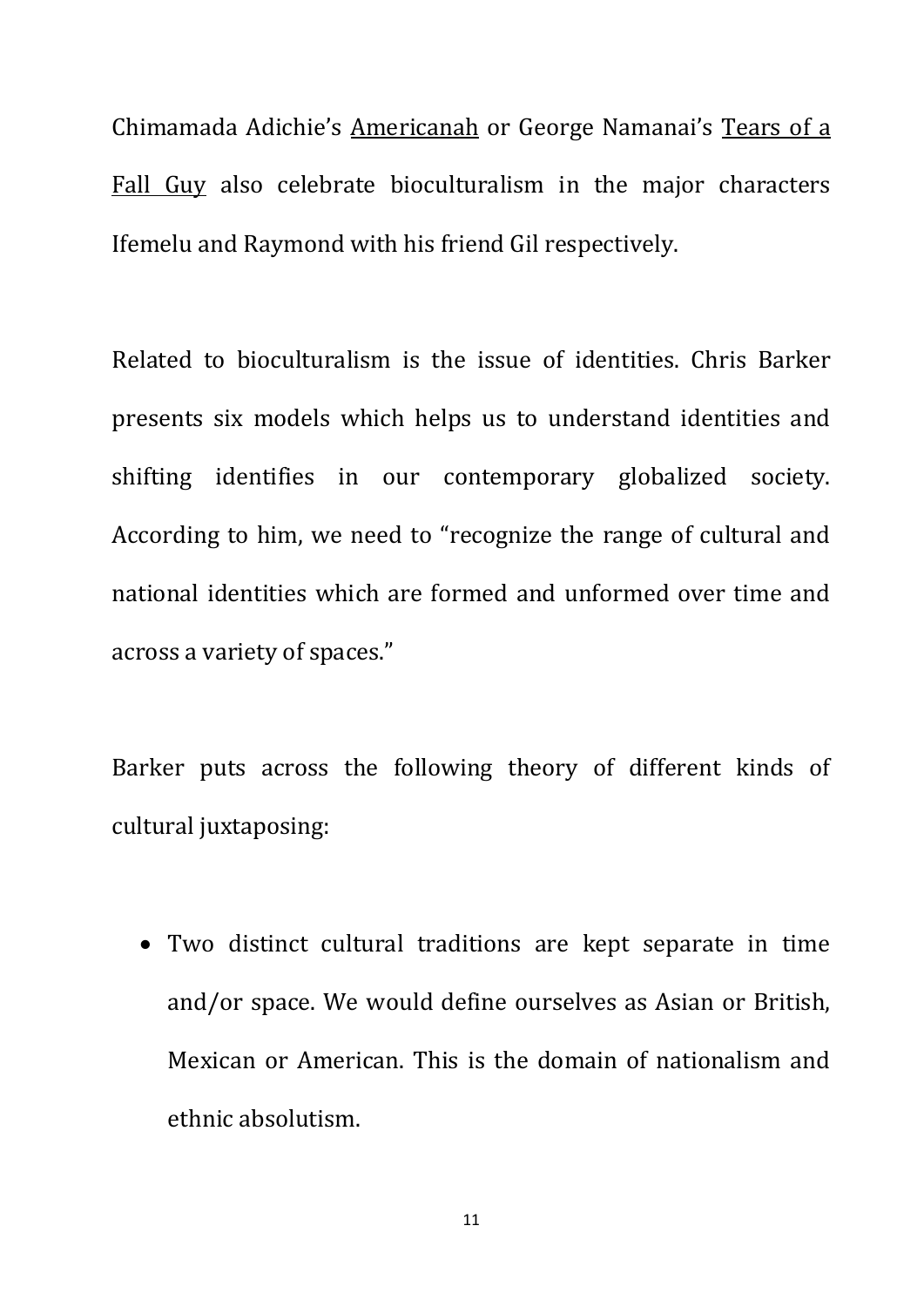- Two separate cultural traditions are juxtaposed in time and space. We would define ourselves as Asian and British, Mexican and American, moving between them as situationally appropriate.
- Cultures are translocal and involve global flows. Hybridization occurs out of recognition of difference and produces something new. We are 'British Asian' or 'Mexican American'.
- Cultural traditions develop in separate locales but develop identifications based on perceived similarity and commonalty of tradition and circumstance. For example, an essentialist version of pan-global black or Hispanic nationalism.
- One cultural tradition absorbs or obliterates the order and creates effective similarity. This could involve assimilation (my parents are Asian but I am British) or cultural domination and imperialism (one tradition is wiped out).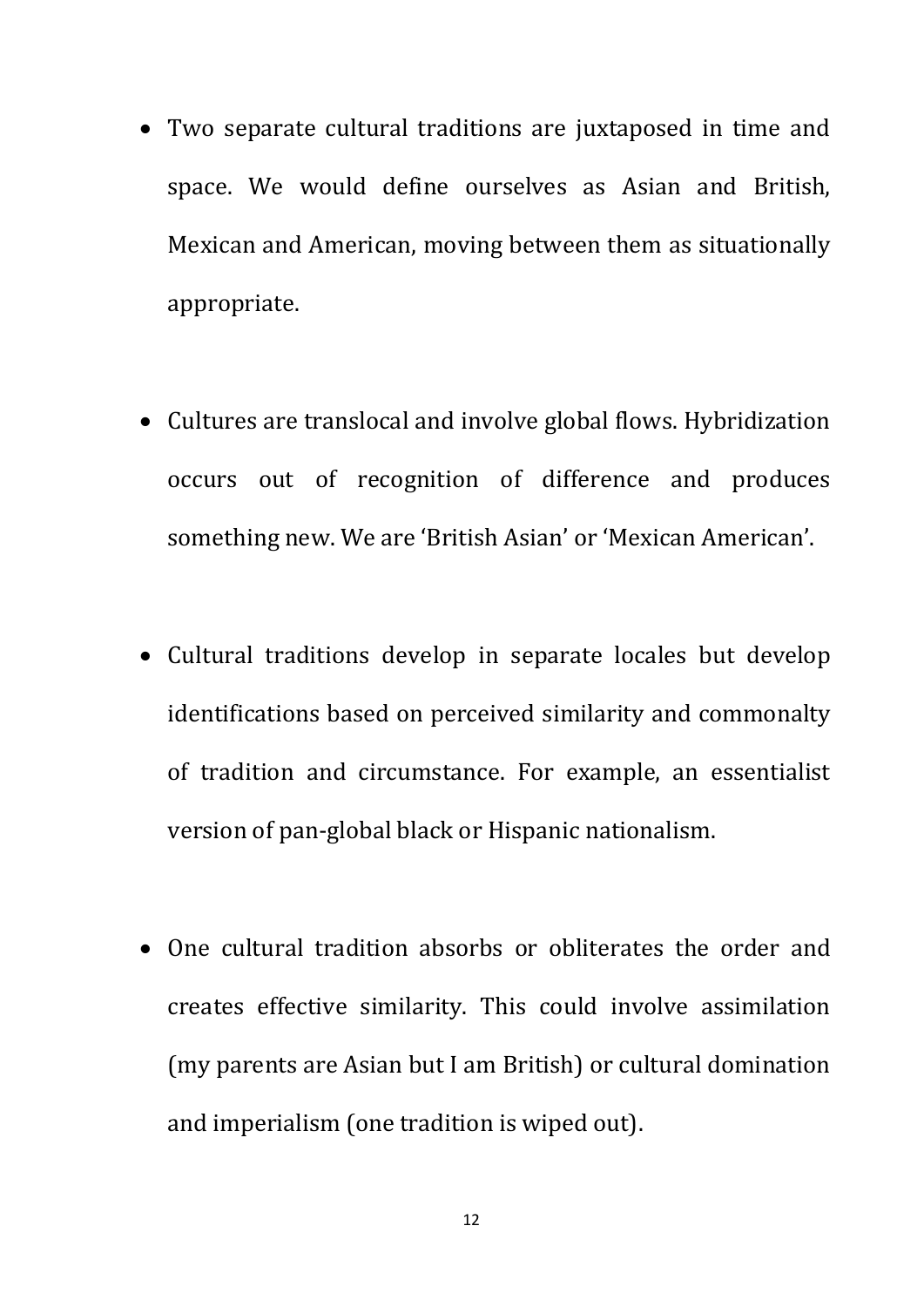• New forms of identity are forged out of shared concerns along the axis of class, ethnicity, gender, age, etc. This is an antiessentialist position in which similarity is forged strategically. For example, a strategic alliance in which black and Asian people share a common ant-racist strategy. Equally, strategic identifications and alliances occur on other axes, such as gender, so that a shared feminism might be more significant than ethnic difference.

What we see in literature today is the exploration of cultural diversities, with a celebration of minority cultures as well shifting identities as we see in Chimamadah Adichie's Americanah. In the light of these changes, English Studies in our universities must redirect its research to explore these emerging trends in cultures and changing identities. New areas of research must therefore be explored in our English and Literary Studies departments.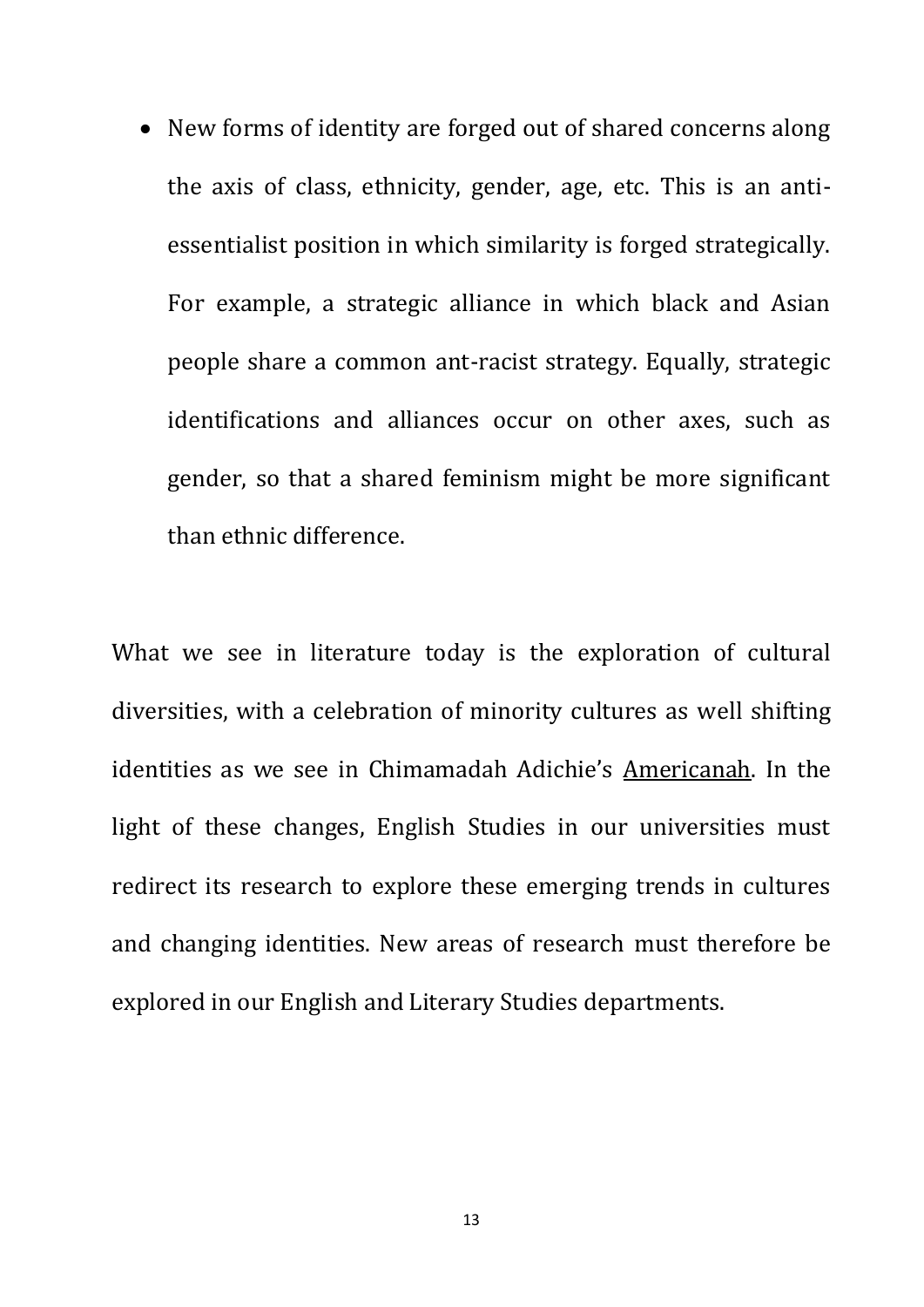In addition to the different areas proposed in this conference (which are good areas of research), I would like to suggest more work in the following areas:

- 1. Literary expressions from ethnic minorities which will reveal rich cultures embedded in the narratives
- 2. Identities: Using Barker's models modern research must identify the identities and shifting identities forged by human global ubiquity and incurable mobility
- 3. Interpretation of literary writings in the light of shifting identities
- 4. An interdisciplinary research, which will deploy the tools of Pragmatics in analysing the speeches of bicultural characters
- 5. Cultural studies: modern literary research must delve into cultural studies, sociology and history to understand shifting identities, a huge area of interest in literature
- 6. Children's literature: This huge area of literature which did not receive much attention in pioneer literary works must draw our attention and be made an area of research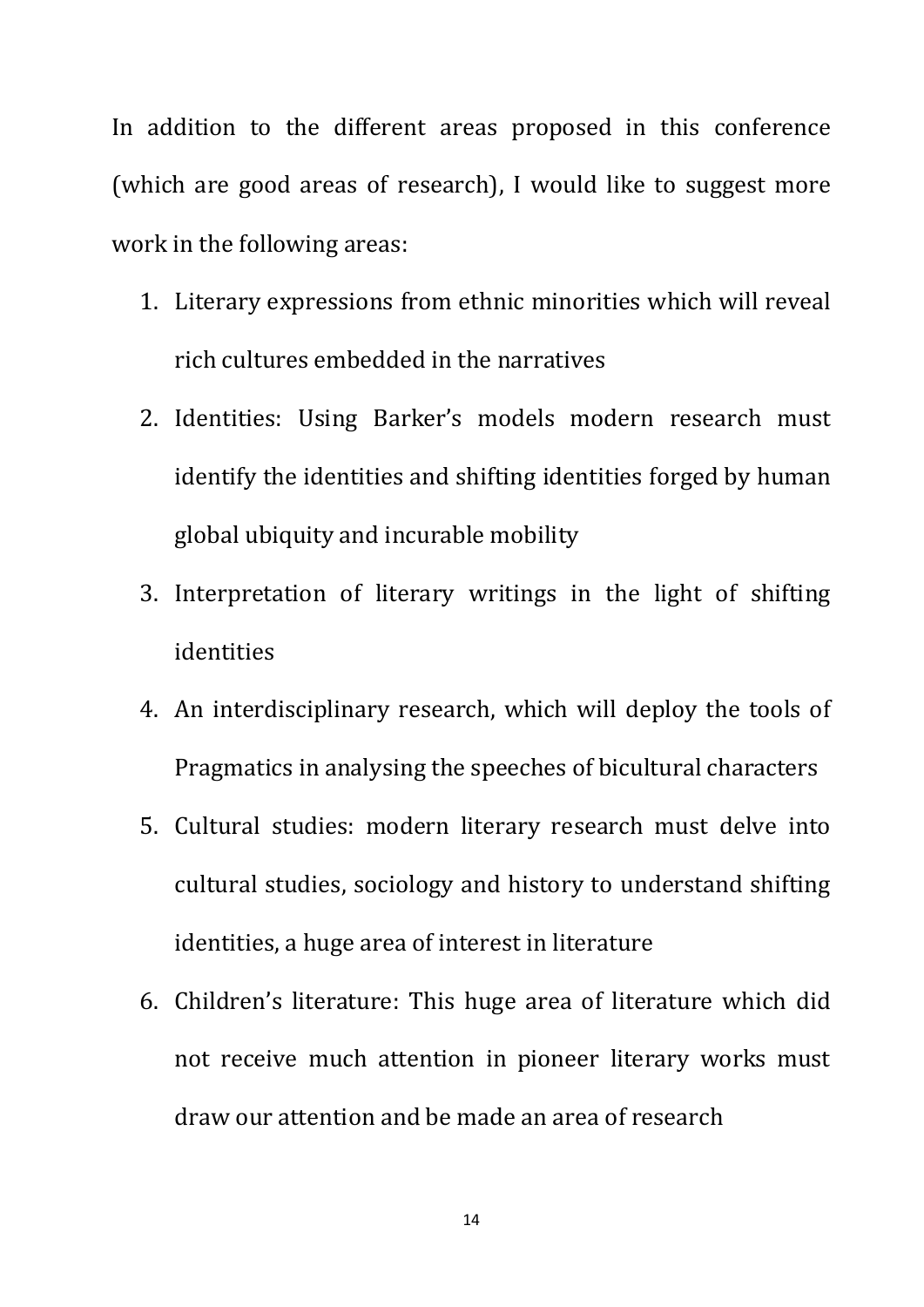- 7. Translations in literature: Since the pioneer literary writers were to a large extent translators of traditional thoughts and elements, research should also focus on the translations to confirm their correctness, ingenuity or defects
- 8. Exploration of the influence of cultures and subcultures on literary expressions
- 9. Oral literary expressions: Oral literature must continue to receive attention in literature and research
- 10.Analysis of the influence of traditional music and new Pop music in African or Nigerian literary expressions
- 11.Church Archives. There is need to explore Church archives to unearth some information that can help in the understanding of some of the works of pioneer literary writers
- 12.Study of documents or writings of colonial administrators in Nigeria and other African countries. This will yield a lot information for literary research.

## **Conclusion**